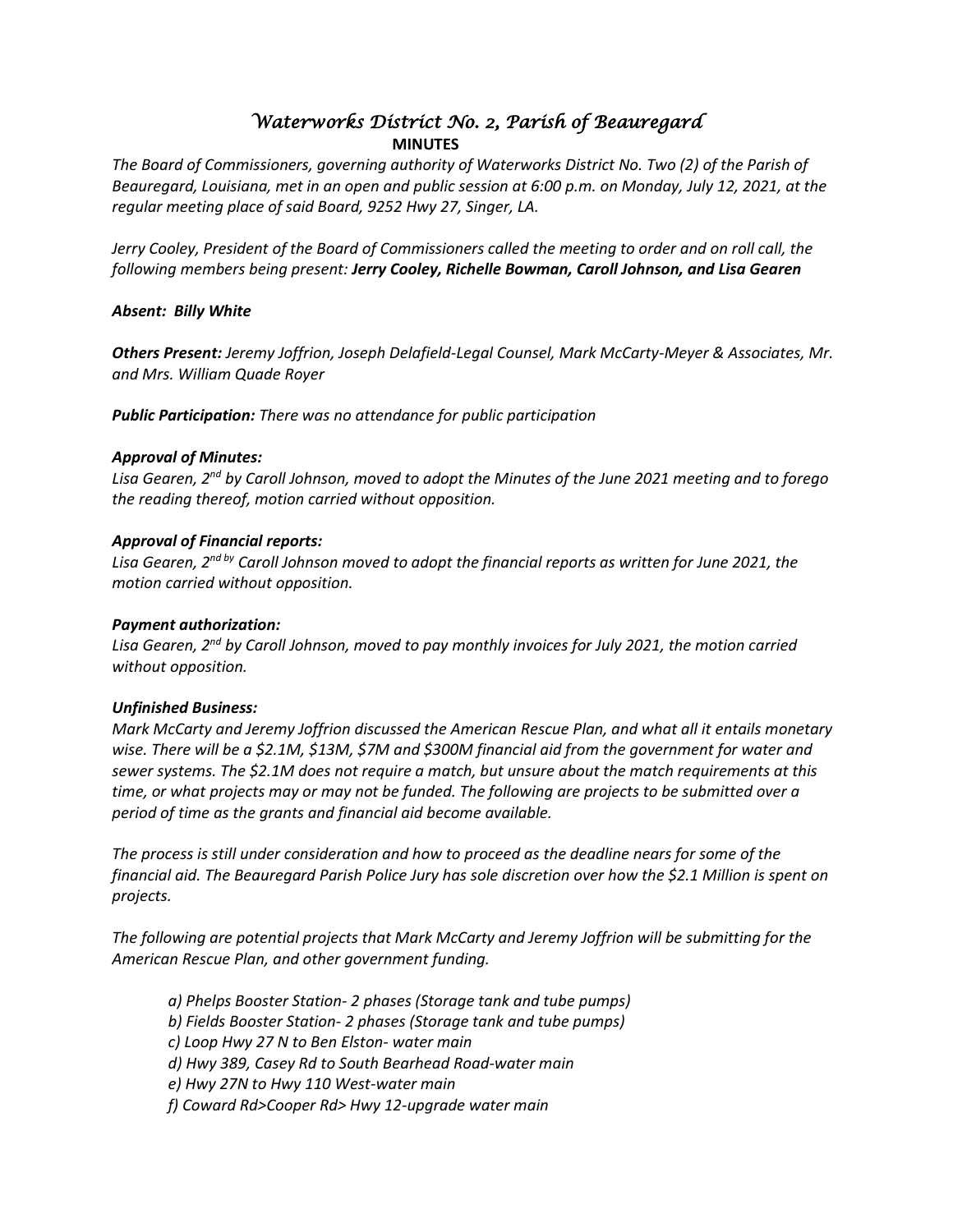*g) New Generators at Fields and Phelps h) Flow Meter replacements in Fields i) Arthur Irwin Rd to Roberts Lane>extend 6" water main j) N Smokey Cove Rd>Hwy 110 E>Colonel Perry Rd> water main k) Singer Fire Station, Hwy 27N>Bob Cooley Rd> extend water main l) Hwy 109-Lane Rd>Old River Rd> extend water main*

*Lisa Gearen, 2nd by Richelle Bowman, moved to adopt a "Resolution" for Mark McCarty and Jeremy Joffrion to move forward submitting applications for all projects by priorities with a cost analysis they deem necessary to the proper entities for the American Rescue Plan, and any and all Infrastructure Framework funding, the motion carried without opposition.*

#### *Maintenance Report: Jeremy Joffrion*

*a) The Pipeline Company has requested the district's water line and fire hydrant to be relocated off of Hwy 109, with the company financing the project. We are waiting on a cost analysis from RP Construction.*

*b) The new building will be delivered to Singer on Wednesday of this week to begin the construction.*

*c) Mark McCarty discussed the ongoing project of the Fields Well and the preliminary test results showing a higher Fluoride level, but not at the maximum level. A few options were too shallow up at 1000' and redrill at this depth and retest, or water blending at the present depth, but the Well would not be a stand-alone as desired., or drill deeper, which would have to be re-bid. The Board agreed that once the final tests results are in the they will re-address the situation.* 

*Mr. Joseph Delafield stated that Mr. Steven Landreneau brought to his attention that a customer on Ben Elston Road was concerned about the district's utility right of way. Tabled until further investigation.*

#### *Executive Session:*

*Richelle Bowman, 2nd by Lisa Gearen, moved to enter into an executive session to discuss the LWCC report, the motion carried without opposition.*

*Lisa Gearen, 2nd by Caroll Johnson, moved to close the executive session and to return to regular business, the motion carried without opposition.*

*Richelle Bowman, 2nd by Lisa Gearen, moved to extend 4 weeks of paid FMLA sick for William Quade Royer, who was denied Louisiana Worker's Compensation. Mr. Royer is to keep the Office Manager up to date with the doctor's reports, and the Board will re-address the situation at the next regular meeting.*

#### *Secretary Report: Paula Rose*

- *a) Caroll Johnson, 2nd by Lisa Gearen, moved to approved Jeremy Joffrion and Paula Rose to attend the LRWA training conference in Lafayette, the motion carried without opposition.*
- *b) Reminded the board of the re-appointment for Mr. Bill White.*